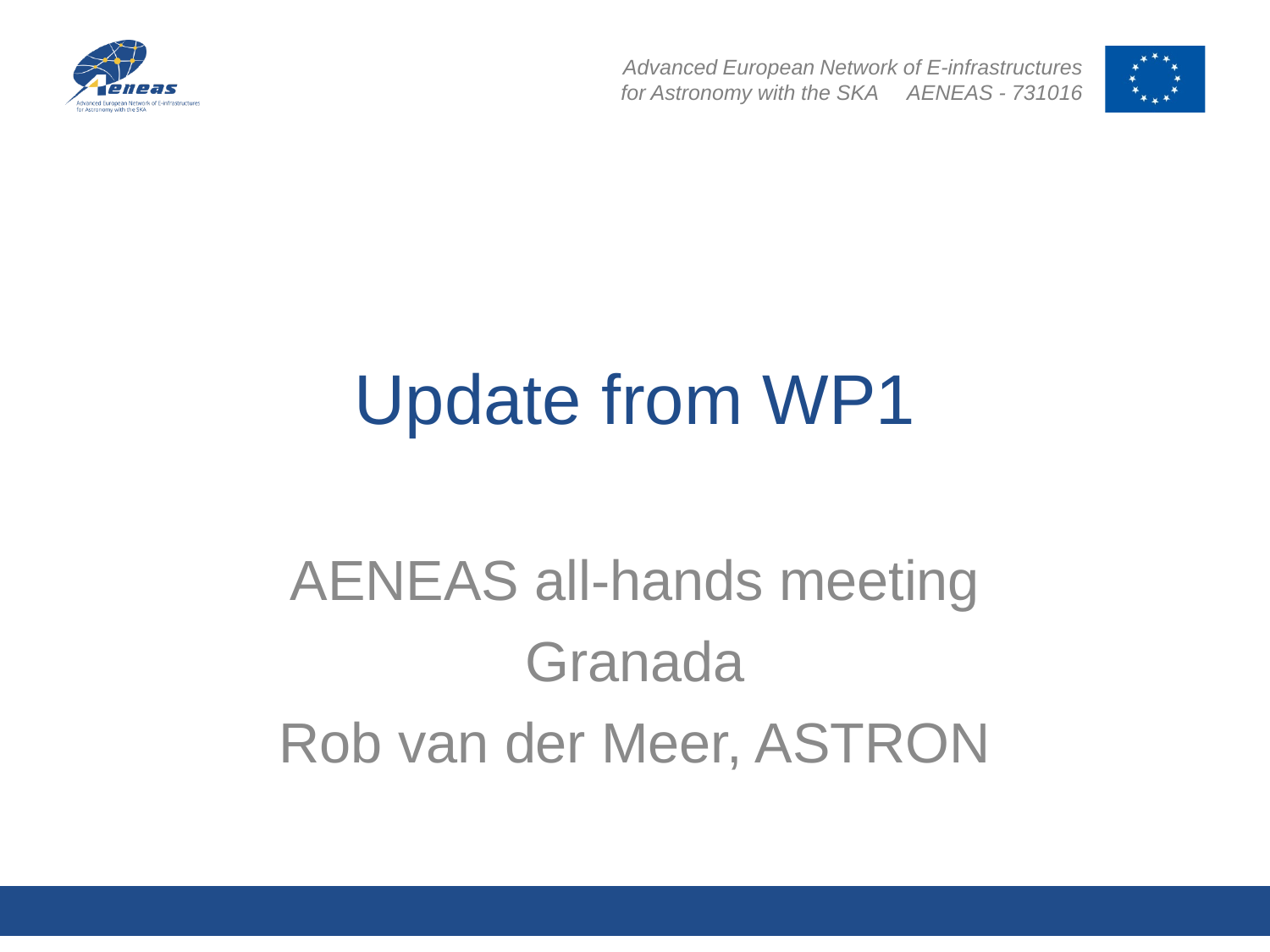



### Deliverables / Milestones

| D# | <b>Description</b>                            | <b>WP Party</b>     | month | <b>Status</b>                             |
|----|-----------------------------------------------|---------------------|-------|-------------------------------------------|
|    | D1.1 AENEAS Website online                    | WP1 1 - ASTRON      |       | 3 Wiki online in M1, official Website M10 |
|    | D1.2 Set of defined AENEAS KPIs               | WP1 1 - ASTRON      | 3     | Defined, not uploaded $\rightarrow$ M10   |
|    | D1.3 Data Management Plan                     | WP1 1 - ASTRON      | 6     | Work in progress $\rightarrow$ M11        |
|    | D1.4 Brochures and outreach                   | WP1 1 - ASTRON      | 9     | Work in progress $\rightarrow$ M12        |
|    | D2.1 Inventory of potential ESDC resources    | WP2 1 - ASTRON      | 12    | On track                                  |
|    | D4.1 Best practice Data transport and storage | WP4 6 - GEANT LTD   | 14    | On track                                  |
|    | <b>D2.2 ESDC User Requirements</b>            | WP2 1 - ASTRON      | 18    | On track                                  |
|    | D4.2 Site Catalogue storage and networking    | WP4 6 - GEANT LTD   | 18    | On track                                  |
|    | D5.1 Survey report                            | <b>WP5 4 - INAF</b> | 18    | On track                                  |
|    | D5.2 Gap analysis                             | <b>WP5 4 - INAF</b> | 18    | On track                                  |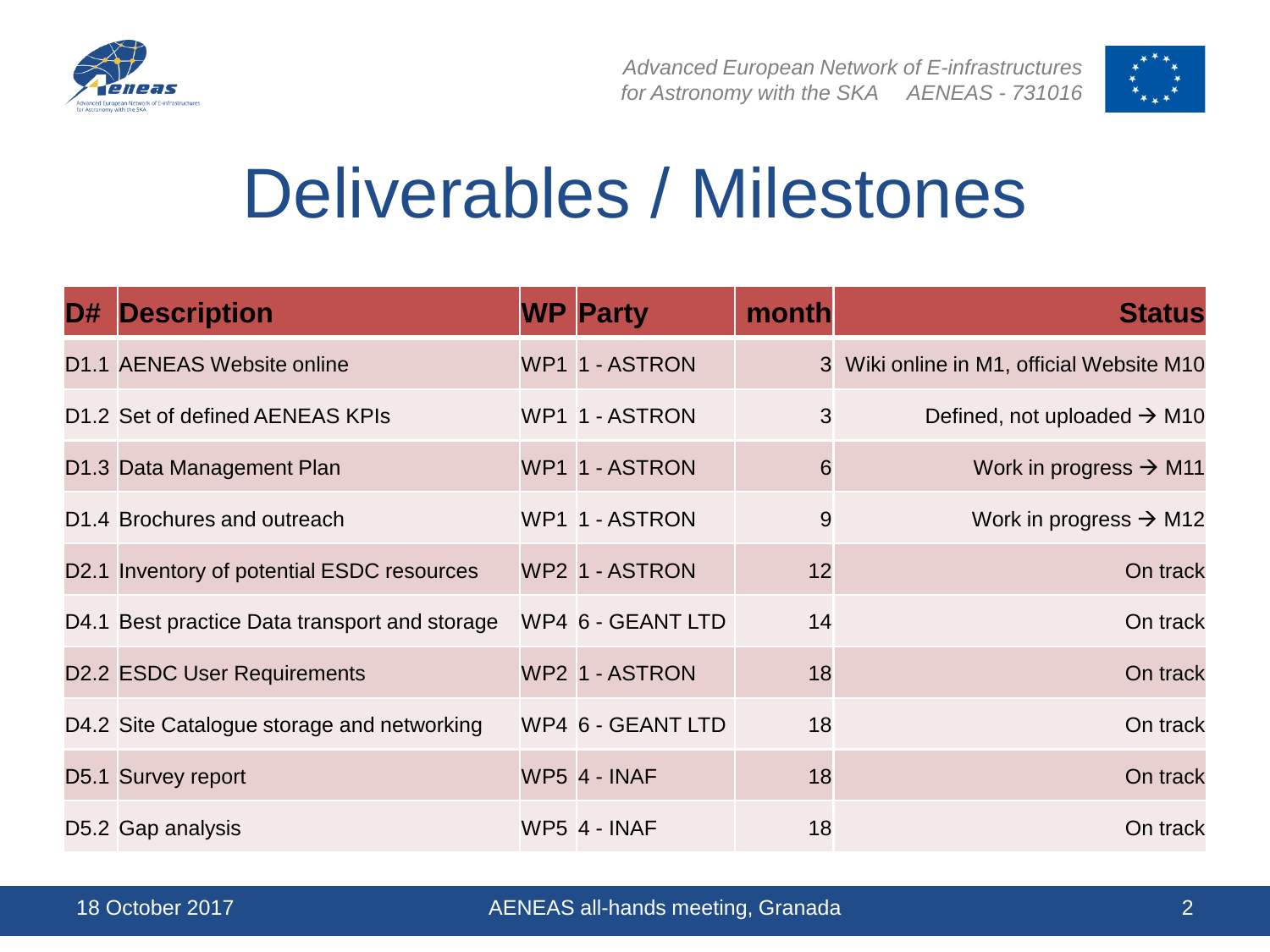



## New partners?

- There has been a request from INAF to allow CINECA access to the results and credit for its contributon to the project.
- Possibilities will be discussed in the GA-2 meeting on 19/10
- We might want to consider allowing other new partners as well.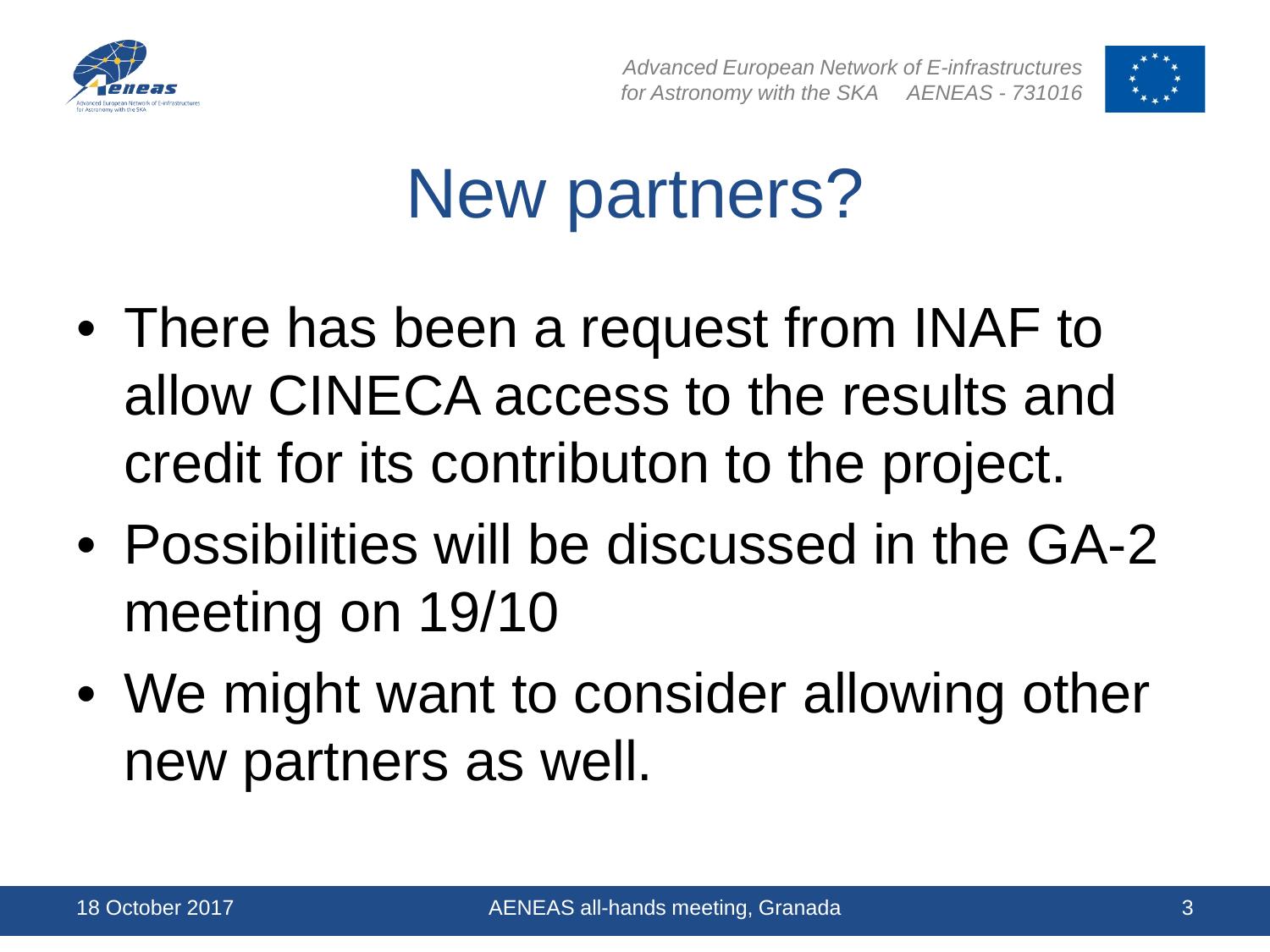



## **Dissemination**

- Website almost ready. First we only had the wiki as website, now we have a professionally designed and technically supported website
- Dissemination in general
	- Slow or missing, we should show results better and earlier
	- Support by EC PO offered